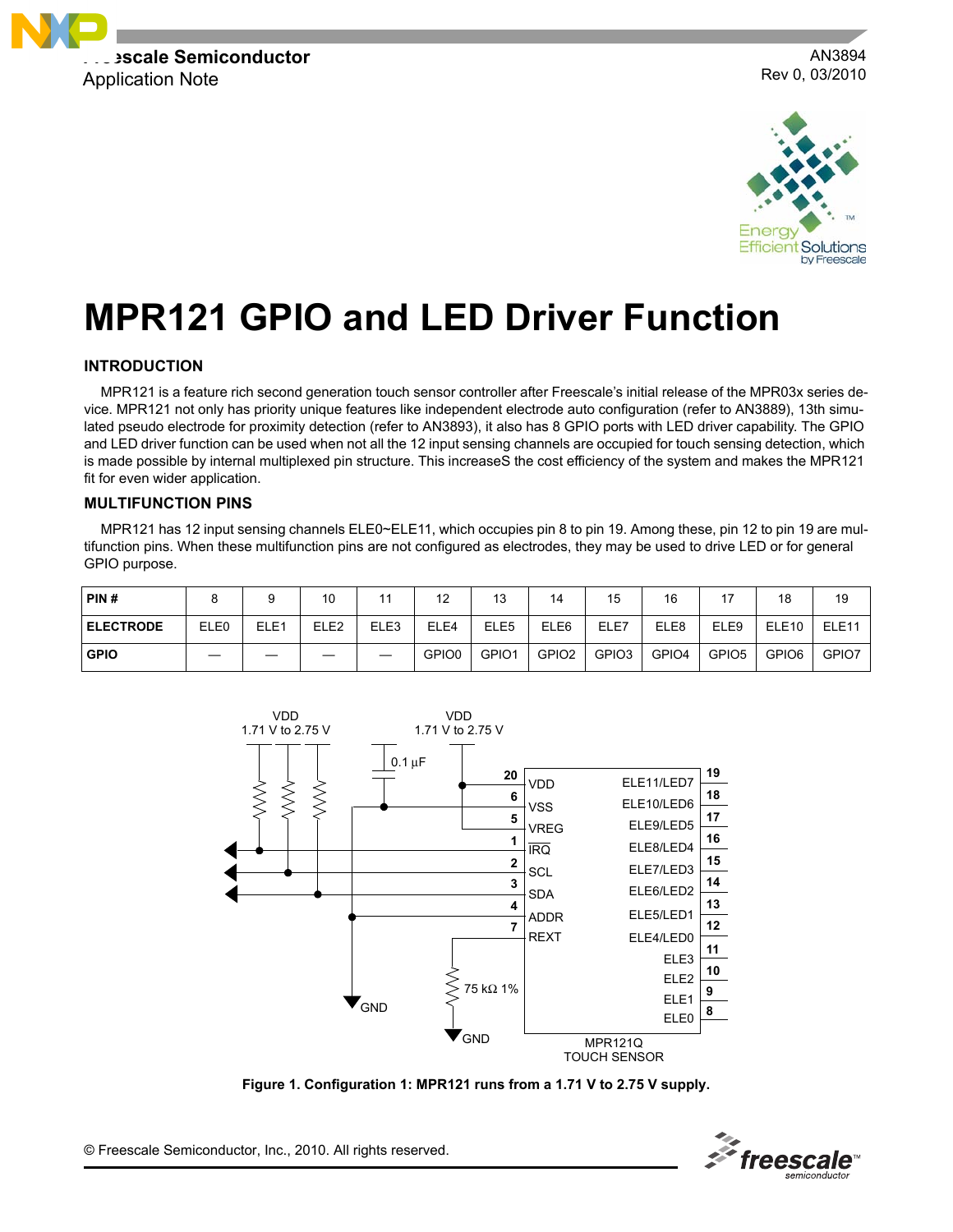



**Figure 2. Configuration 2: MPR121 runs from a 2.5 V to 3.6 V supply.**

These registers control GPIO function. D7~D0 bits corresponds GPIO7~GPIO0 pins respectively. The GPIO control registers can write always regardless Shutdown and Run mode.

| <b>Name</b>             | <b>Address</b> | D7            | D6      | D5            | D <sub>4</sub> | D <sub>3</sub> | D <sub>2</sub> | D <sub>1</sub> | D <sub>0</sub> |
|-------------------------|----------------|---------------|---------|---------------|----------------|----------------|----------------|----------------|----------------|
| <b>GPIO Control 0</b>   | 0x73           | CTL0[7]       | CTL0[6] | CTL0[5]       | CTL0[4]        | CTL0[3]        | CTL0[2]        | CTL0[1]        | CTL0[0]        |
| <b>GPIO Control 1</b>   | 0x74           | CTL1[7]       | CTL1[6] | CTL1[5]       | CTL1[4]        | CTL1[3]        | CTL1[2]        | CTL1[1]        | CTL1[0]        |
| <b>GPIO Data</b>        | 0x75           | DAT[7]        | DAT[6]  | DAT[5]        | DAT[4]         | DAT[3]         | DAT[2]         | <b>DAT[1]</b>  | DAT[0]         |
| <b>GPIO Direction</b>   | 0x76           | <b>DIR[7]</b> | DIR[6]  | <b>DIR[5]</b> | <b>DIR[4]</b>  | DIR[3]         | <b>DIR[2]</b>  | <b>DIR[1]</b>  | DIR[0]         |
| <b>GPIO Enable</b>      | 0x77           | <b>EN[7]</b>  | EN[6]   | EN[5]         | EN[4]          | EN[3]          | EN[2]          | <b>EN[1]</b>   | EN[0]          |
| <b>GPIO Data Set</b>    | 0x78           | SET[7]        | SET[6]  | <b>SET[5]</b> | <b>SET[4]</b>  | SET[3]         | <b>SET[2]</b>  | SET[1]         | SET[0]         |
| <b>GPIO Data Clear</b>  | 0x79           | CLR[7]        | CLR[6]  | CLR[5]        | CLR[4]         | CLR[3]         | CLR[2]         | CLRI1          | CLR[0]         |
| <b>GPIO Data Toggle</b> | 0x7A           | TOG[7]        | TOG[6]  | TOG[5]        | TOG[4]         | TOG[3]         | TOG[2]         | TOG[1]         | TOG[0]         |

#### **Table 1. GPIO Control Registers**

## **EN[7:0], DIR[7:0], CTL0[7:0], CTL1[7:0]: Configuration Register**

The number of touch sensing electrodes (and therefore the number of GPIO ports available) is configured by the Electrode Configuration register (0x5E) and GPIO Enable Register (0x77), but electrode configuration has higher priority than GPIO feature. When a pin is enabled as GPIO but is also selected as electrode by Electrode Configuration Register, the GPIO function is disabled immediately and it becomes an electrode during Run mode. But all 8 ports automatically become GPIO ports in Shutdown mode because none of the ports are being enabled as touch electrodes in Shutdown mode.

During the shutdown mode just after power on reset, all 8 GPIO ports are in high impedance as all the GPIO ports are default disabled. Take care to program unused ports which are not going to be used as either touch electrodes or GPIO to avoid floating inputs or outputs shorted to a rail. One approach is to enable unused ports to be GPIO inputs with internal pull-up or pull-down.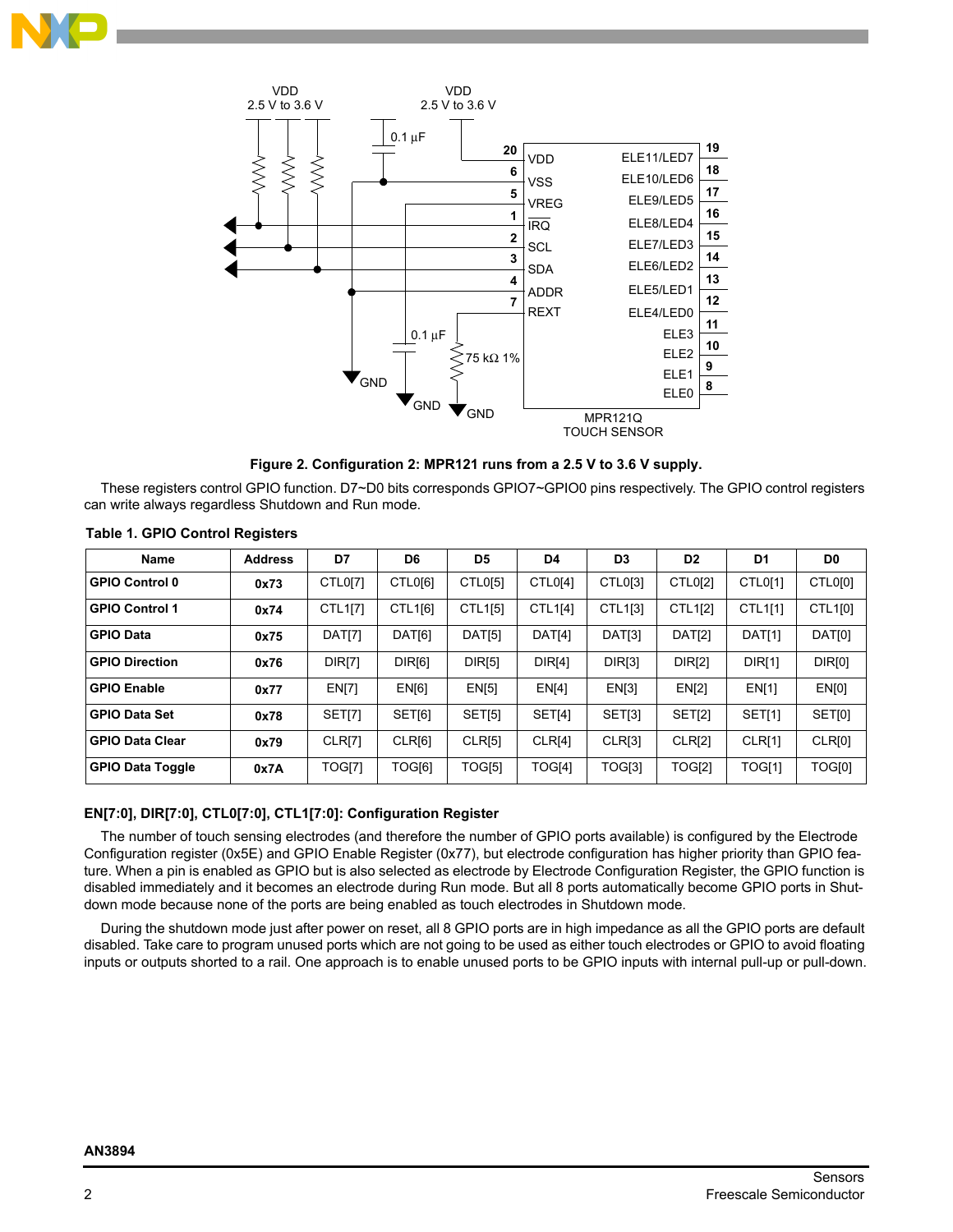

The GPIO system allows the GPIO pins to be set as input or output. When an EN bit sets, the corresponding GPIO pin is enabled and the function is configured by CTL0, CTL1 and DIR bits. When the port is used as input, it can be configured as normal input or with additional internal pull-down or pull-up for input port. For output configuration, it can be push/pull or open drain.

| EN | <b>DIR</b> | <b>CTL[0:1]</b> | <b>DESCRIPTION</b>                                                      |
|----|------------|-----------------|-------------------------------------------------------------------------|
| 0  | X          | XX              | GPIO function is disabled. Port is high-z state.                        |
|    | 0          | 00              | GPIO port becomes input port.                                           |
|    | 0          | 10              | GPIO port becomes input port with internal pull-down.                   |
|    | 0          | 11              | GPIO port becomes input port with internal pull-up.                     |
|    | 0          | 01              | Not defined yet (as same as $CTL = 00$ ).                               |
|    |            | 00              | GPIO port becomes CMOS output port.                                     |
|    |            | 11              | GPIO port becomes high side only open drain output port for LED driver. |
|    |            | 10              | GPIO port becomes low side only open drain output port.                 |
|    |            | 01              | Not defined yet (as same as $CTL = 00$ ).                               |

## **DAT[7:0]: Data Register**

When a GPIO is as output, the GPIO port outputs the bit level of this register. The output level toggle holds on any electrode charging and AD conversion and the level transition will be occurred after the AD conversion. Reading this register returns the content of the DAT register (not a level of the port).

When a GPIO is as input, reading this register returns latched input level of the corresponding port (not contents of the DAT register). A write changes content of the register, but not affect to the input function.

#### **SET[7:0]: Set Data Register**

Writing a "1" to bits in this register will set them in the Data Register.

#### **CLR[7:0]: Clear Data Register**

Writing a "1" to bits in this register will clear them in the Data Register.

#### **TOG[7:0]: Toggle Data Register**

Write a bit with "1" to the GPIO Data Set Register, GPIO Data Clear Register, and GPIO Toggle Register set/clear/toggle contents of the corresponding DAT bit. Write "0" has no meaning. Using of those registers allows any individual port(s) to be able individually set, cleared, or toggled without affecting other ports. Reading those register returns as same as DAT register reading.

# **LED DRIVER**

Each GPIO pin has LED driver capability which can source up to 12 mA. When GPIO is used to driver LED, connect the GPIO output to an LED forward biased with its cathode to GND so that GPIO output high lights the LED. Place a current limiting resistor is series with LED to limit the current below 12 mA (refer to the typical application circuit).

When LED dimming control is needed, the PWM control register can be set to get the desired dimming control. Alternatively, the PWM can also be used to drive the beeper.

| <b>Name</b>      | <b>Address</b> | D7             | D6             | D <sub>5</sub> | D4             | D3             | D <sub>2</sub> | D1             | D0             |
|------------------|----------------|----------------|----------------|----------------|----------------|----------------|----------------|----------------|----------------|
| <b>PWM0</b>      | 0x81           | <b>PWM1[3]</b> | PWM1[2]        | <b>PWM1[1]</b> | <b>PWM1[0]</b> | PWM0[3]        | <b>PWM0[2]</b> | <b>PWM0[1]</b> | PWM0[0]        |
| PWM <sub>1</sub> | 0x82           | <b>PWM3[3]</b> | <b>PWM3[2]</b> | PWM3[1]        | PWM3[0]        | <b>PWM2[3]</b> | <b>PWM2[2]</b> | <b>PWM2[1]</b> | <b>PWM2[0]</b> |
| PWM <sub>2</sub> | 0x83           | <b>PWM5[3]</b> | <b>PWM5[2]</b> | <b>PWM5[1]</b> | <b>PWM5[0]</b> | PWM4[3]        | <b>PWM4[2]</b> | <b>PWM4[1]</b> | PWM4[0]        |
| PWM <sub>3</sub> | 0x84           | <b>PWM7[3]</b> | <b>PWM7[2]</b> | <b>PWM7[1]</b> | <b>PWM7[0]</b> | PWM6[3]        | <b>PWM6[2]</b> | PWM6[1]        | <b>PWM6[0]</b> |

**Table 2. PWM\_[3:0}: PWM Duty Control Registers**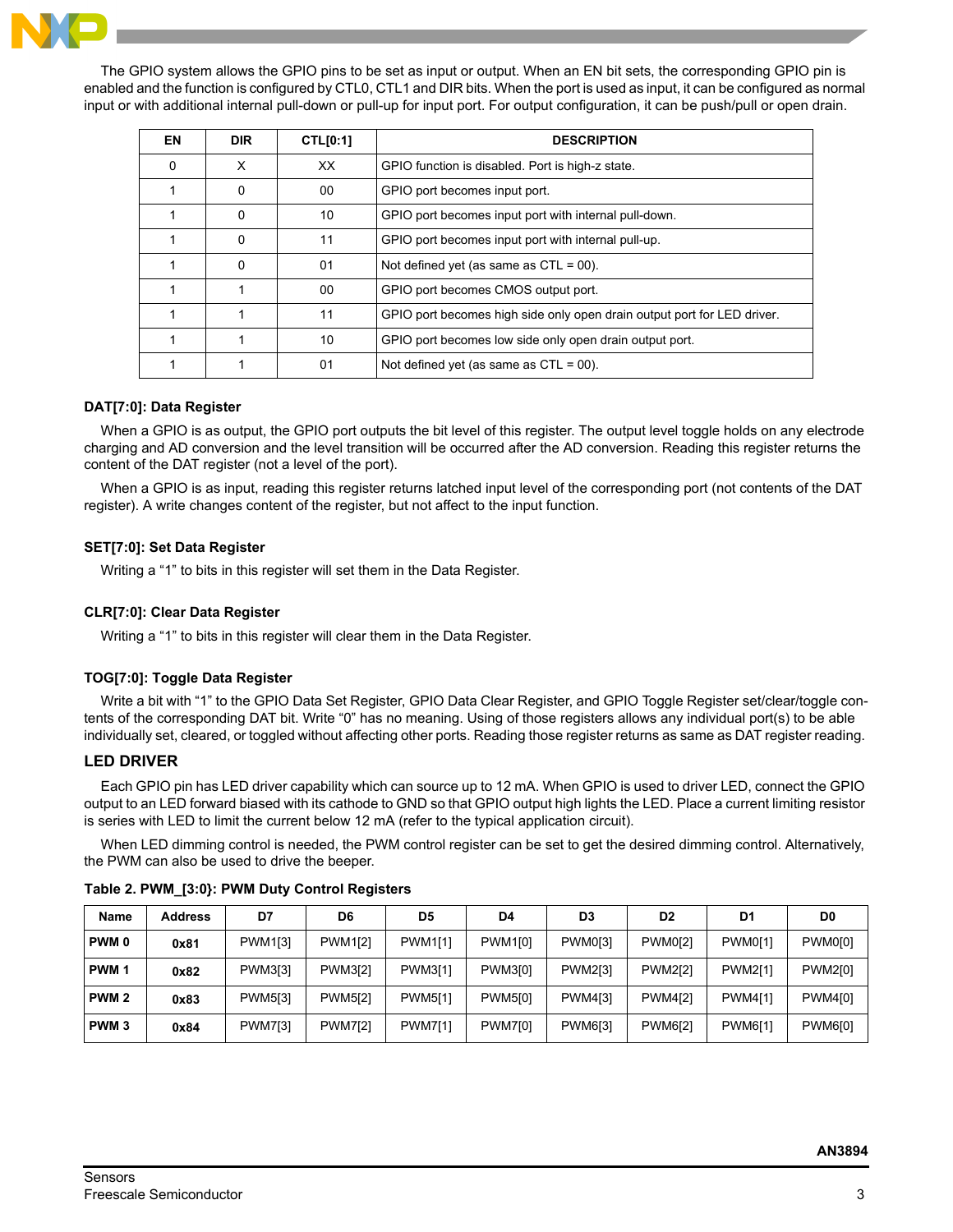

PWM0[3:0] ~ PWM7[3:0] is used to set the PWM duty of GPIO0 ~ GPIO7 respectively. The power up reset default setting for these four register is 0x00. When a GPIO is programmed as output and the DAT register is "1" and if the corresponding PWM\_ [3:0] register is not zero, the GPIO pin outputs PWM waveform. The PWM period is fixed 8ms (1/256 of 32 KHz OSC) and PWM\_ [3:0] register decides duty of the waveform.

| <b>PWM [3:0]</b> | Description $($ is $0\nu$ 7)                                  |
|------------------|---------------------------------------------------------------|
| 0                | PWM is off, GPIO outputs stable high when DAT register is "1" |
|                  | GPIO output duty is 1:15 (mostly output low)                  |
|                  | GPIO output duty is 2:14 (mostly output low)                  |
|                  |                                                               |
| 15               | GPIO output duty is 15:1 (mostly output high)                 |

These register can be read/write any time, even if MPR121 is in Run Mode. When the register changes during PWM enables, a mixed duty cycle would be possible to occur.

The PWM duty is not so much accurate, because GPIO output transition (include PWM) inhibits during measurement state. Therefore, when interval time (=Touch Detection Sample Interval) is close to measurement time (depends on charge time, AFE Samples and number of measurement electrodes), the PWM operation is disturbed and the waveform couldn't keep programmed duty.